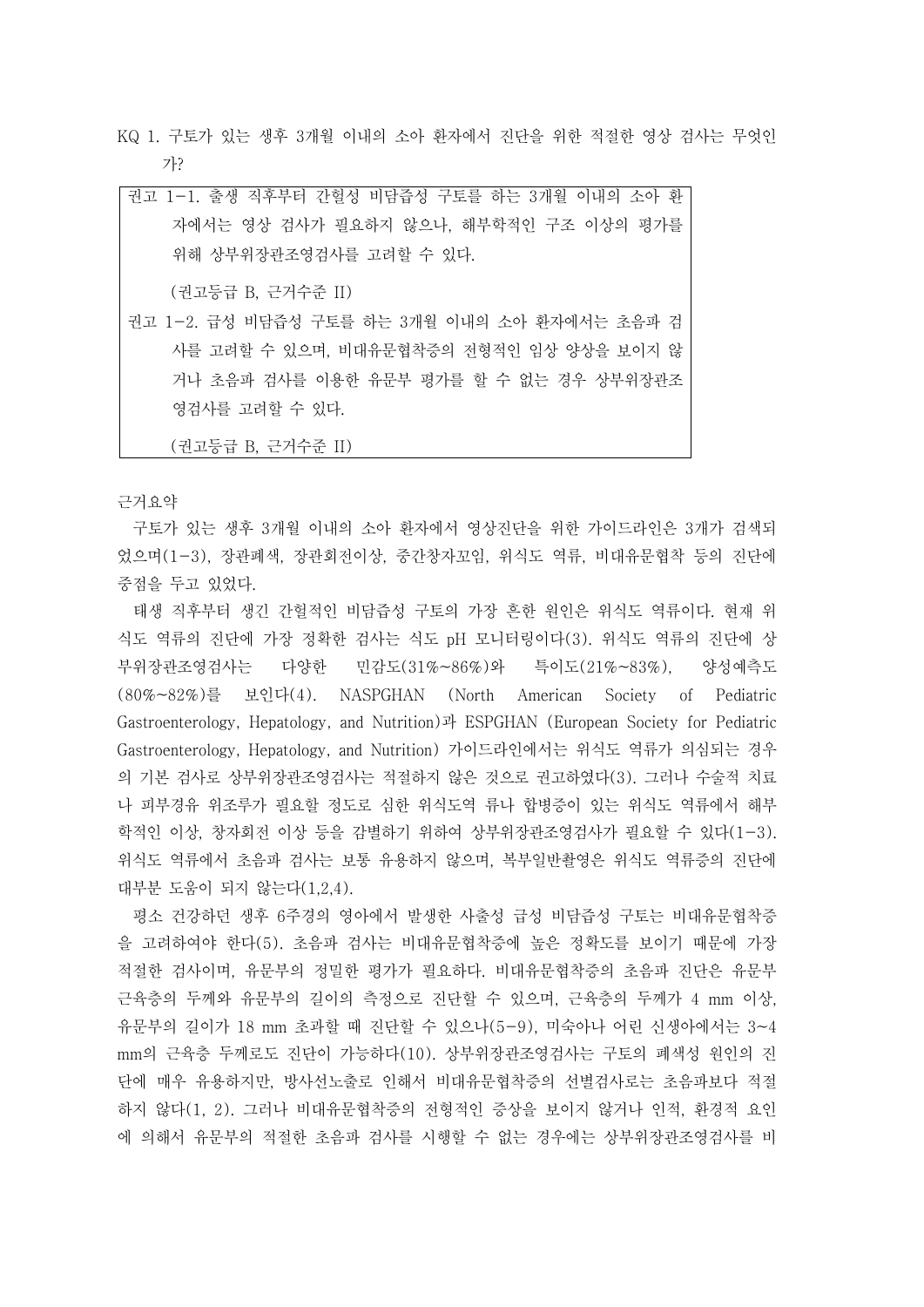대유문협착증의 진단에서 고려할 수 있다. 복부일반촬영은 비대유문협착증의 진단에 대부분의 경우 도움이 되지 않는다(1,2).

장관회전이상이나 중간창자꼬임의 진단을 위해서 가장 적절한 영상검사는 상부위장관조영검 사이다(민감도 96%)(11-13). 현재까지 장관회전이상이나 중간창자꼬임의 진단에 있어 초음파 검사의 정확도에 대한 근거는 제한적이다(14-17). 신생아에서 하부위장관폐색이 있는 경우 담 즙성 구토가 발생할 수 있기 때문에, 복부일반촬영에서 하부위장관폐색이 의심되는 경우 하부 위장관조영검사가 적절할 수 있으며, 이 경우 수용성 조영제를 사용하여야 한다(18,19). ACR 및 RCR의 가이드라인에서는 장관회전이상과 중간창자꼬임의 진단을 위하여 상부위장관조영검 사를 가장 좋은 검사방법으로 제시하였으나(1,2), 현재 우리나라의 의료 환경과 방사선노출에 대한 우려, 초음파 검사의 정확도에 대한 제한적인 근거로 인하여 이번 가이드라인에서는 담즙 성 구토에 대한 권고를 제외하였다.<br><br><br>권고 고려사항

## 1. 이득과 위해

소아환자에서 초음파 검사는 방사선 피폭이 없고, 손쉽게 시행할 수 있어 일차 진단 검사로 유용하게 사용할 수 있다. 그러나 초음파창이 적절히 확보되어야 하고 검사자의 숙련도에 따라 서 다양한 정확도를 보일 수 있음을 유의하여야 한다. 상부위장관조영검사 혹은 하부위장관조 영검사는 방사선피폭으로 인한 잠재적 위해가 있다.

## 2. 국내 수용성과 적용성(Acceptability and Applicability)

비담즙성 구토의 권고안에 대해서는 ACR과 RCR, NASPGHAN의 가이드라인들이 모두 수용 가능한 것으로 판단된다. 세 가이드라인 모두 적용성에 있어서는 문제가 없는 것으로 보인다.<br>담즙성구토의 진단에 상부위장관조영검사를 권고하는 ACR과 RCR의 권고는 현재 우리나라의 의료 현실 및 방사선 노출을 고려하여 수용하기 어려운 것으로 판단되었다. 수용성 및 적용성 평가표는 부록에 제시한다.<br><br>3. 검사별 방사선량

상부위장관조영검사, 하부위장관조영검사 AA



## 참고문헌

- 1. American College of Radiology. Vomiting in Infants up to 3 Months of Age. Appropriateness crite ria. ACR Appropriateness Criteria. 2014.
- 2. RCR. Recurrent Vomiting in Children. iRefer. 2013.
- 3. Vandenplas Y, Rudolph CD, Di Lorenzo C, et al. Pediatric Gastroesophageal Reflux Clinical Practic e Guidelines: Joint Recommendations of the North American Society for Pediatric Gastroenterolo gy, Hepatology, and Nutrition (NASPGHAN) and the European Society for Pediatric Gastroentero logy, Hepatology, and Nutrition (ESPGHAN). Journal of Pediatric Gastroenterology and Nutrition